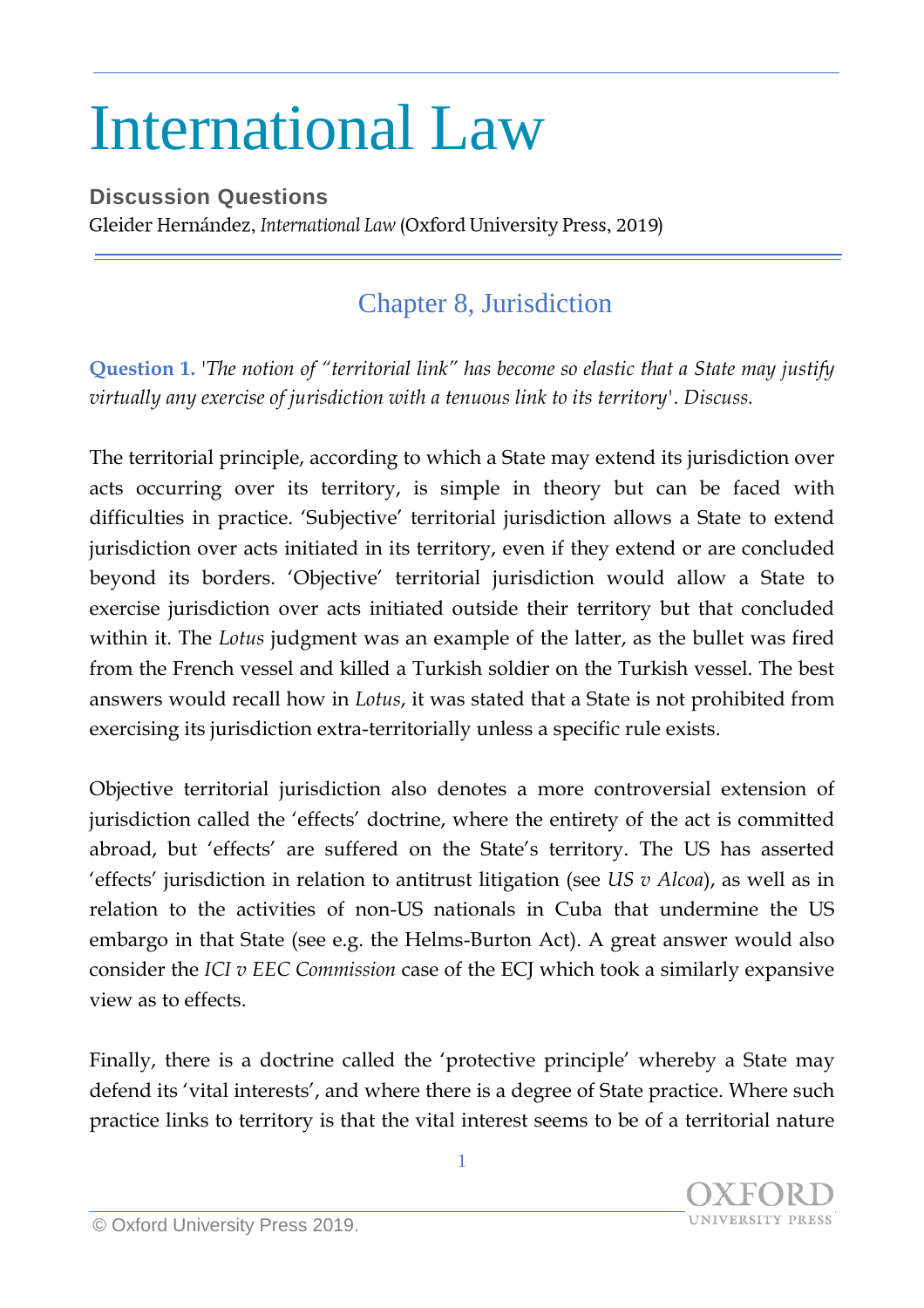(e.g. against counterfeiting currency, drug smuggling, human trafficking) where the effects of the crime committed abroad would be felt in a State's territory. There seems to be more practice to support the exercise of protective jurisdiction than the assertion of jurisdiction based on 'effects'.

Finally, nationality and the passive personality principles do not depend on any link to territory of course, being based on the nationality of a perpetator and a victim, respectively.

**Question 2.** '*It is clear that States have broader jurisdiction over the commission of international crimes than in respect of domestic law crimes'. Assess critically.*

The notion that some crimes are of such gravity and magnitude that any State might exercise jurisdiction, irrespective of any link with that State, its territory, or its nationals, is known as the 'universality' principle. It is true that the obligation or right to enact legislation enabling States to exercise universal jurisdiction is found in some treaties (such as Article 101 UNCLOS (piracy), across the four Geneva Conventions (war crimes), Article 1 of the Genocide Convention, Article 5(2) of the Torture Convention). These examples seem to be a form of 'universal jurisdiction *inter partes'* that codifies the principle of *aut dedere aut judicare* (the obligation to extradite or to prosecute offenders of a given crime). Students might also want to discuss the ILC study on a Convention on Crimes against Humanity, which remains ongoing.

However, pure universal jurisdiction remains controversial as a principle of customary international law, when there is no treaty explicitly enabling this. For example, Belgium had universal jurisdiction in relation to war crimes, genocide and torture in 2000 and within a few years had amended its position to require a minimal link. In relation to customary international law, students might wish to focus instead on 'passive personality' jurisdiction, which is exercised when the victims are nationals of the State asserting jurisdiction.